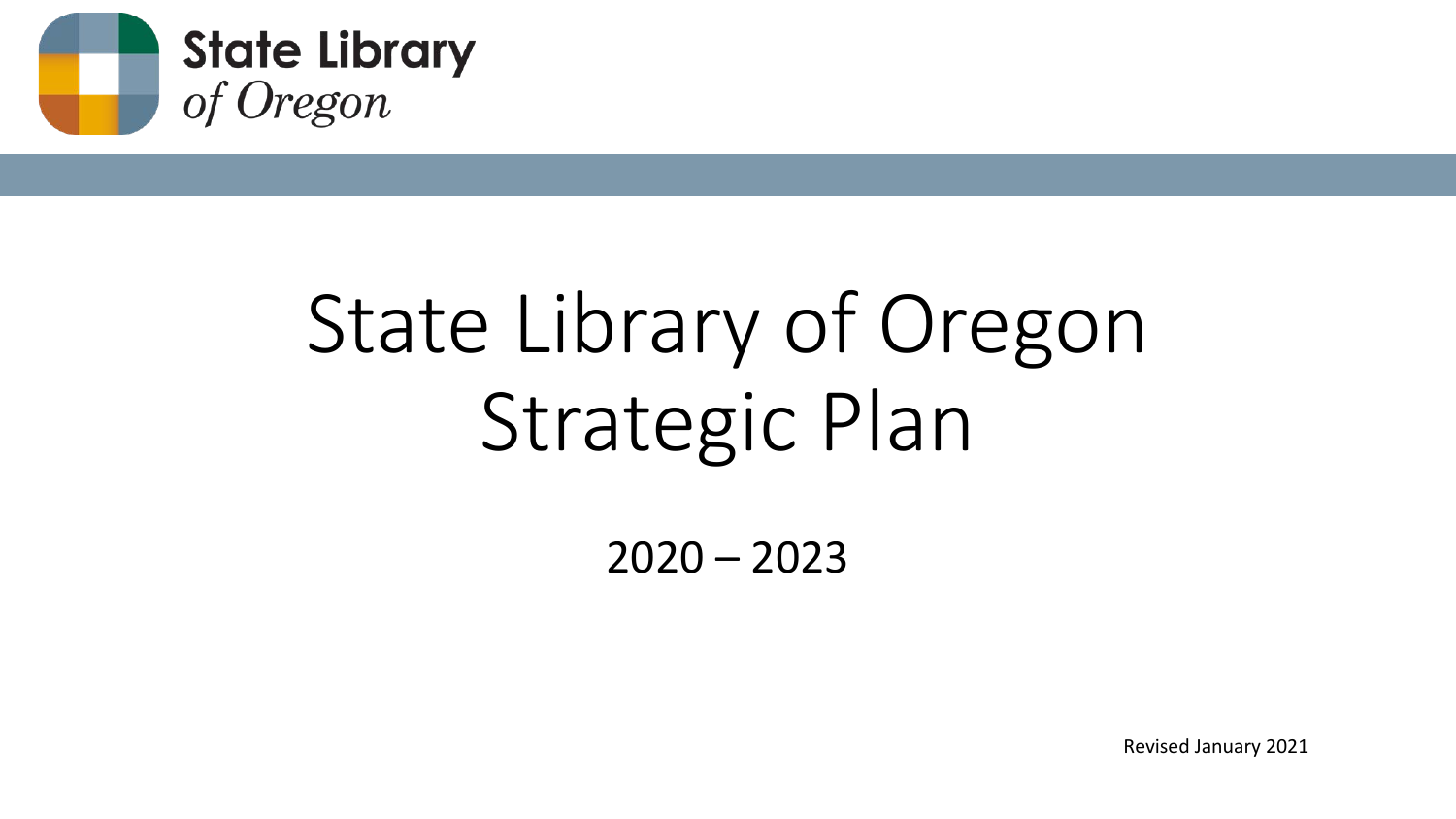## Introduction





Jennifer Patterson State Librarian State Library of Oregon

The State Library of Oregon's strategic plan, as approved by the State Library Board, will guide the work of the State Library over the next three years. This plan is the culmination of engagement with stakeholders and staff to determine priority needs and interests. A new vision and mission along with updated values will center the State Library's focus and work in the coming years.

The strategic plan will be a living document, with revisions made as necessary to reflect a changing landscape. Adopted just as the COVID-19 pandemic began having widespread impacts throughout Oregon, it is certain that needs and priorities will emerge as the impacts of the pandemic continue to become more fully known and experienced. Given what we know at this time about the needs of our users and communities, these are the highest priority initiatives:

- **Equity, Diversity, and Inclusion:** Host trainings and establish resources that support staff in developing, building, and utilizing EDI competencies. Develop and implement an equity lens for State Library use in reviewing and creating policies, programs, and services that remove barriers and address potential bias.
- **Workforce Recovery and Development:** Develop strategies and initiatives to assist libraries as they enhance and grow workforce development programming and activities. Work with state and regional workforce development agencies and organizations to identify collaborative opportunities with local libraries.
- **Continuing Education for the Library Community:** Improve the State Library's continuing education program for library staff across Oregon through programming that is relevant and responsive to user needs.
- **Talking Book and Braille Library Service Enhancement:** Expand title selection and reduce wait times for Talking Book and Braille Library users by implementing the Duplication On-Demand service model.
- **Service to State Employees:** Enhance the user experience for state employees and the Legislature by upgrading the State Library's account management and related systems. Migrate the Government Services patron database from its legacy platform to a sustainable integrated system.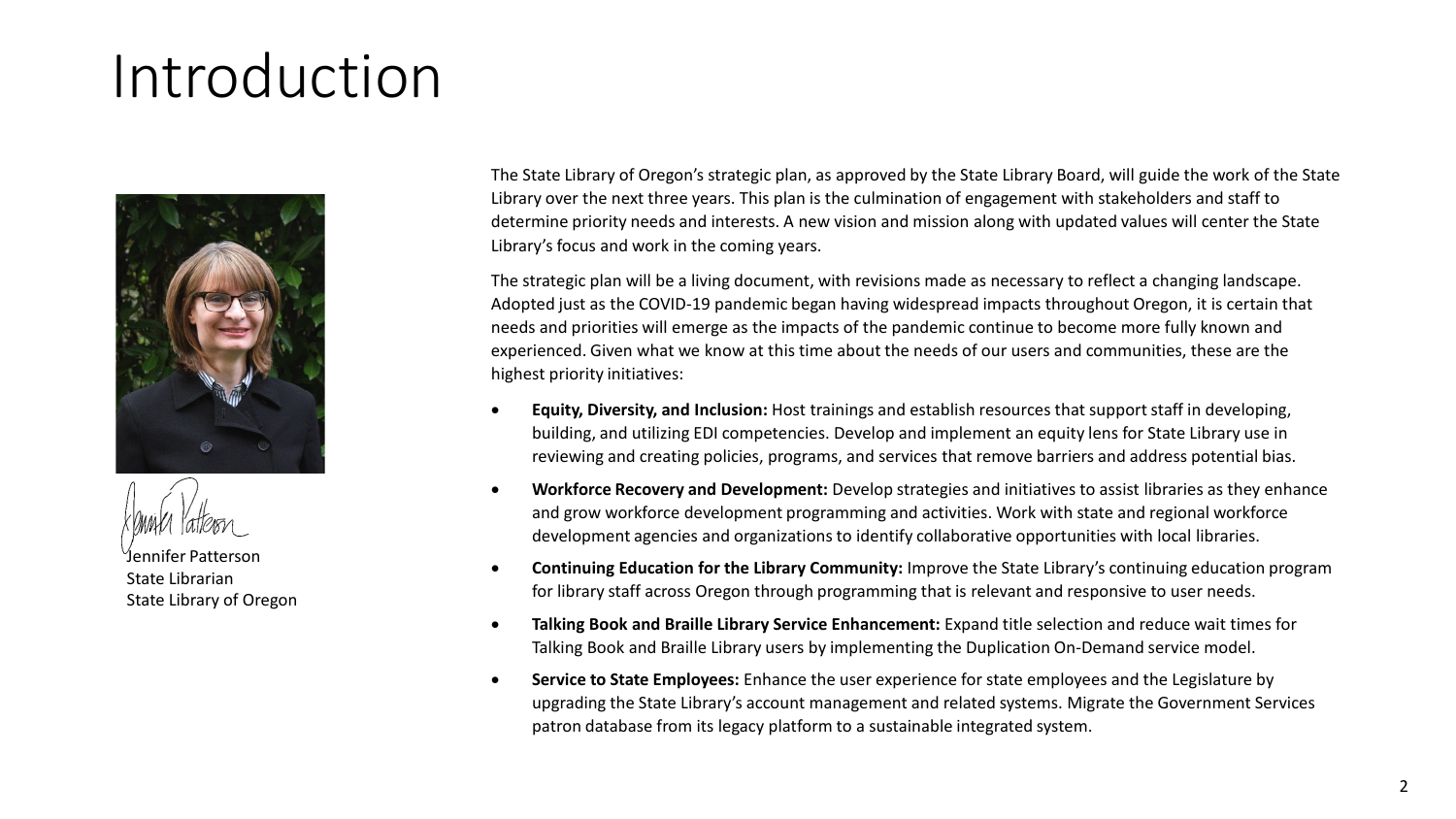## Vision, Mission, and Values

**VISION**: Equitable access to library and information services for all Oregonians.

**MISSION**: The State Library of Oregon cultivates, preserves, and delivers library and information services to foster lifelong learning and community engagement.

### **VALUES**

**Equity**: We challenge our personal and organizational biases in order to improve our practices and better serve all communities.

**Access**: We commit to ensuring information is preserved, discoverable, and available.

**Collaboration**: We invest in sustained and intentional partnerships by sharing expertise and resources to achieve mutual goals.

**Public Service**: We deliver excellent customer service and stewardship of resources to support democracy and the public good.

**Future Readiness**: We anticipate and respond to evolving trends and needs of all Oregonians.

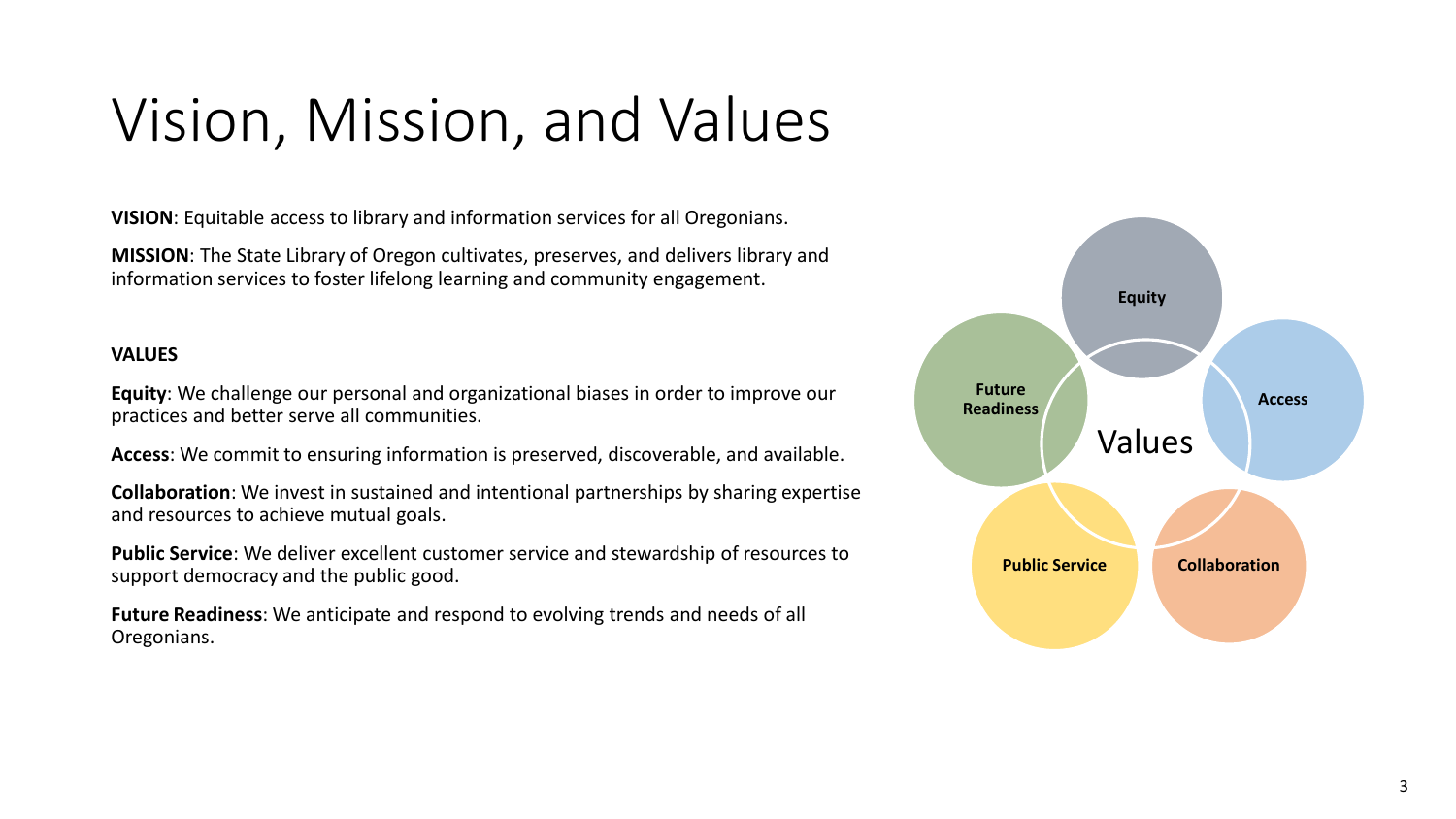## Strategic Focus Areas

Deliver responsive programs and services

Enhance strategic partnerships and engagement

Generate awareness of and support for Oregon libraries

Build agency infrastructure and capacity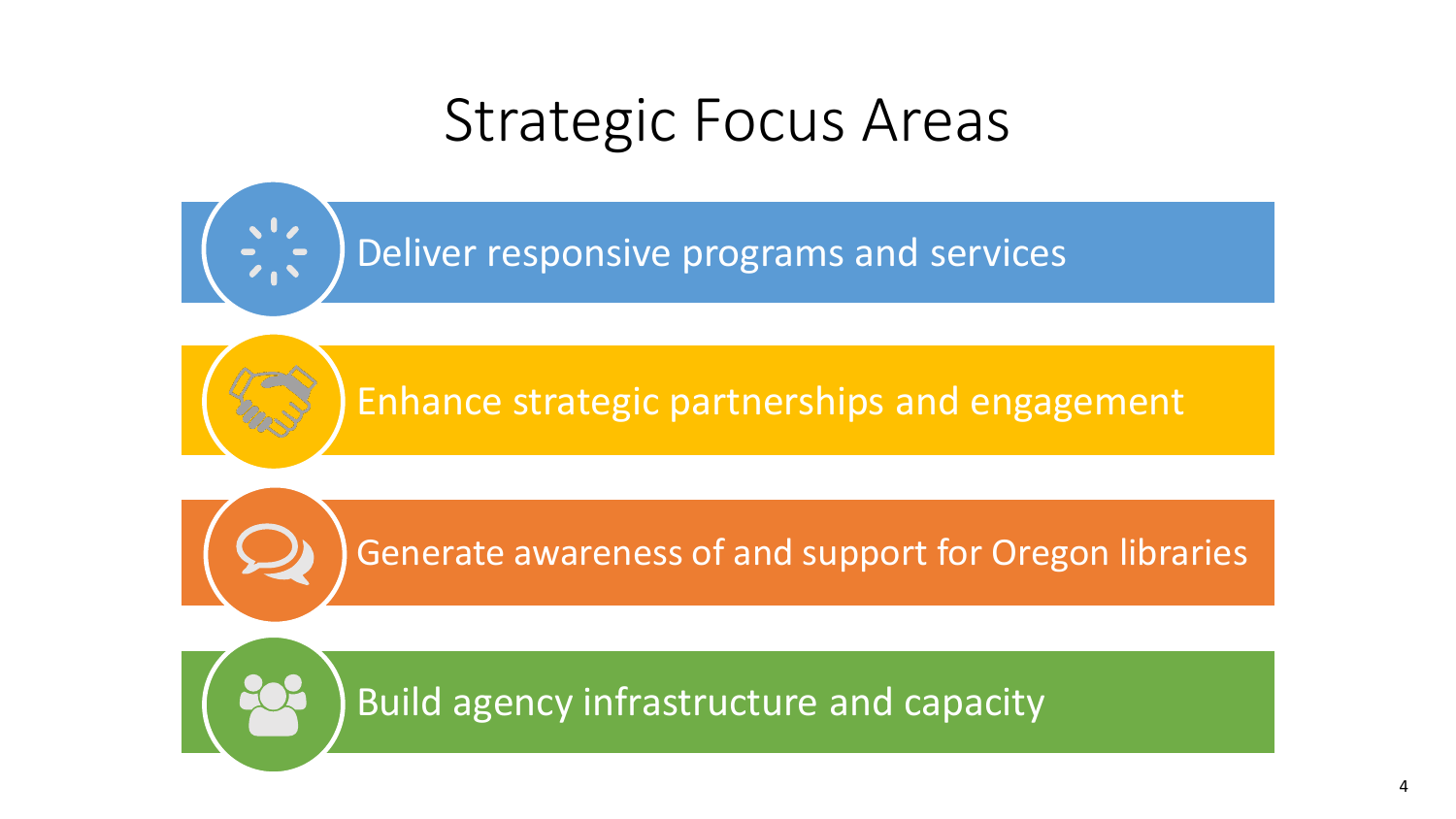# Deliver responsive programs and services

### **GOALS**

- Oregonians pursue learning that contributes to their personal well-being and the well-being of their community.
- Oregonians are connected to state government and Oregon's heritage through digital initiatives and preservation strategies.
- Stakeholders' interests and needs are reflected in relevant and effective programs and services.

- Equip Oregon library staff to respond to changing demographics and to the community needs of early learners (children 0-5 years old).
- Grow workforce development efforts to enhance the contribution local libraries can make to economic and community well-being.
- Increase access to local-interest books available to print disabled individuals.
- Enhance preservation and access to physical and digital library and heritage collections.
- Improve user experience with State Library services to retain and grow the user base.



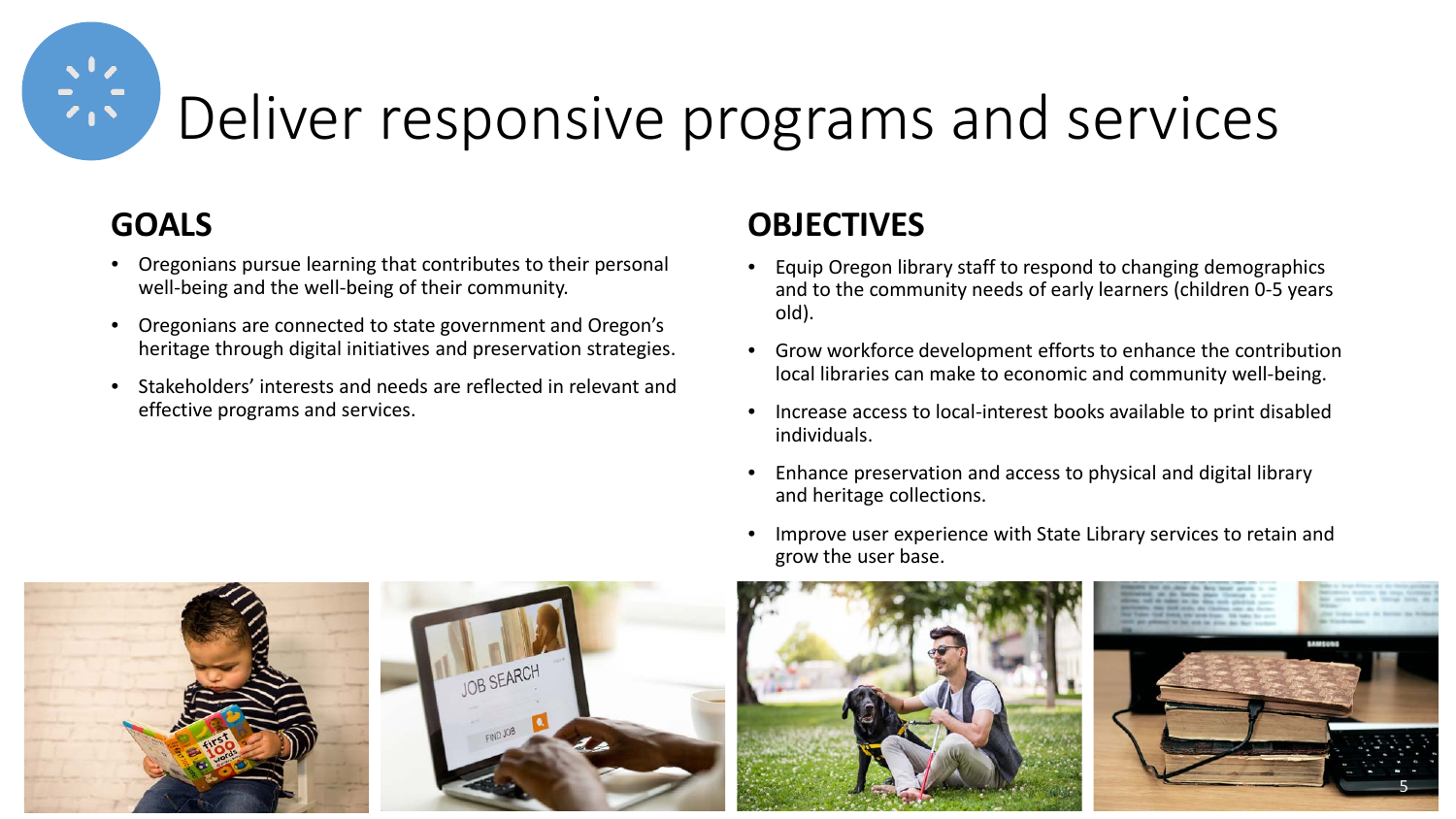

#### **Priority Initiatives 2020 – 21**

- **Develop strategies and initiatives to assist libraries as they enhance and grow workforce development programming and activities.**
- **IMPLE 15 Improve the State Library's continuing education program for library staff across Oregon through programming that is relevant and responsive to user in the Unity of the Unity Contains for the Unity Contains for t** needs.
- **Expand title selection and reduce wait times for Talking Book and Braille Library users by implementing the Duplication On-Demand service model.**
- **E** Enhance the user experience for state employees and the Legislature by upgrading the State Library's account management and related systems.

- Align Ready to Read Program goals to other state early literacy initiatives, such as Raise Up Oregon and Early Learning System.
- **Provide tools and support to libraries and heritage organizations to ensure long-term access and preservation of local digital collections throughout** Oregon.
- **•** Contribute to the collection of audio books available to Talking Book and Braille Library users throughout Oregon and across the country by recording Oregon-interest books and uploading them to BARD (Braille and Audio Reading Download).
- **IMPLEMENT ARKING BOOK AND BRAILLY ASSESS** 15 IMPLEMENT IMPLEMENT IMPLEMENT IMPLEMENT IMPLEMENT IMPLEMENT IMPLEMENT IMPLEMENT IMPLEMENT IMPLEMENT IMPLEMENT IMPLEMENT IMPLEMENT IMPLEMENT IMPLEMENT IMPLEMENT IMPLEMENT IMPLEM
	- Better understand and meet the needs of registered Braille readers by determining what factors affect their reading habits.
	- Proactively contact and support Talking Book and Braille Library users to increase retention.
	- Broaden outreach efforts and engagement strategies for school-aged users (youth 0-21 years old) to increase readership and circulation.
- **IMPROVE THE ENVIRTIME:** Improve the environment and security of State Library permanent collections by evaluating current use of space and creating a plan for changes.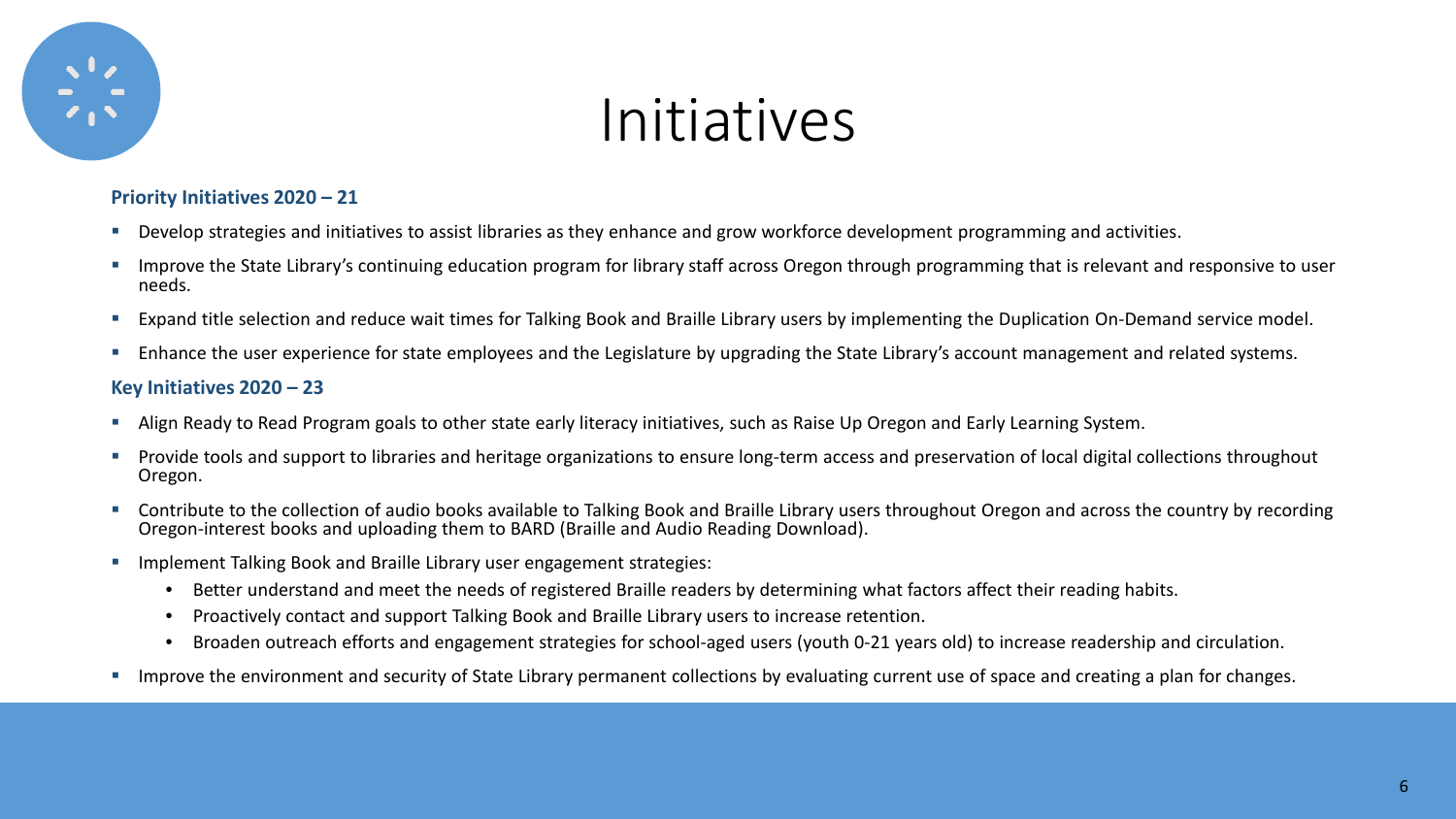## Enhance strategic partnerships and engagement

### **GOALS**

- State employees and the public receive seamless information and research services through partnerships and collaborations with state agencies.
- Oregon communities receive more robust services when libraries collaborate with agencies and organizations around mutual interests.

- Maximize the use of library and information resources and reduce duplication between agencies.
- Develop partnerships that leverage existing infrastructure and shared expertise to improve service delivery.





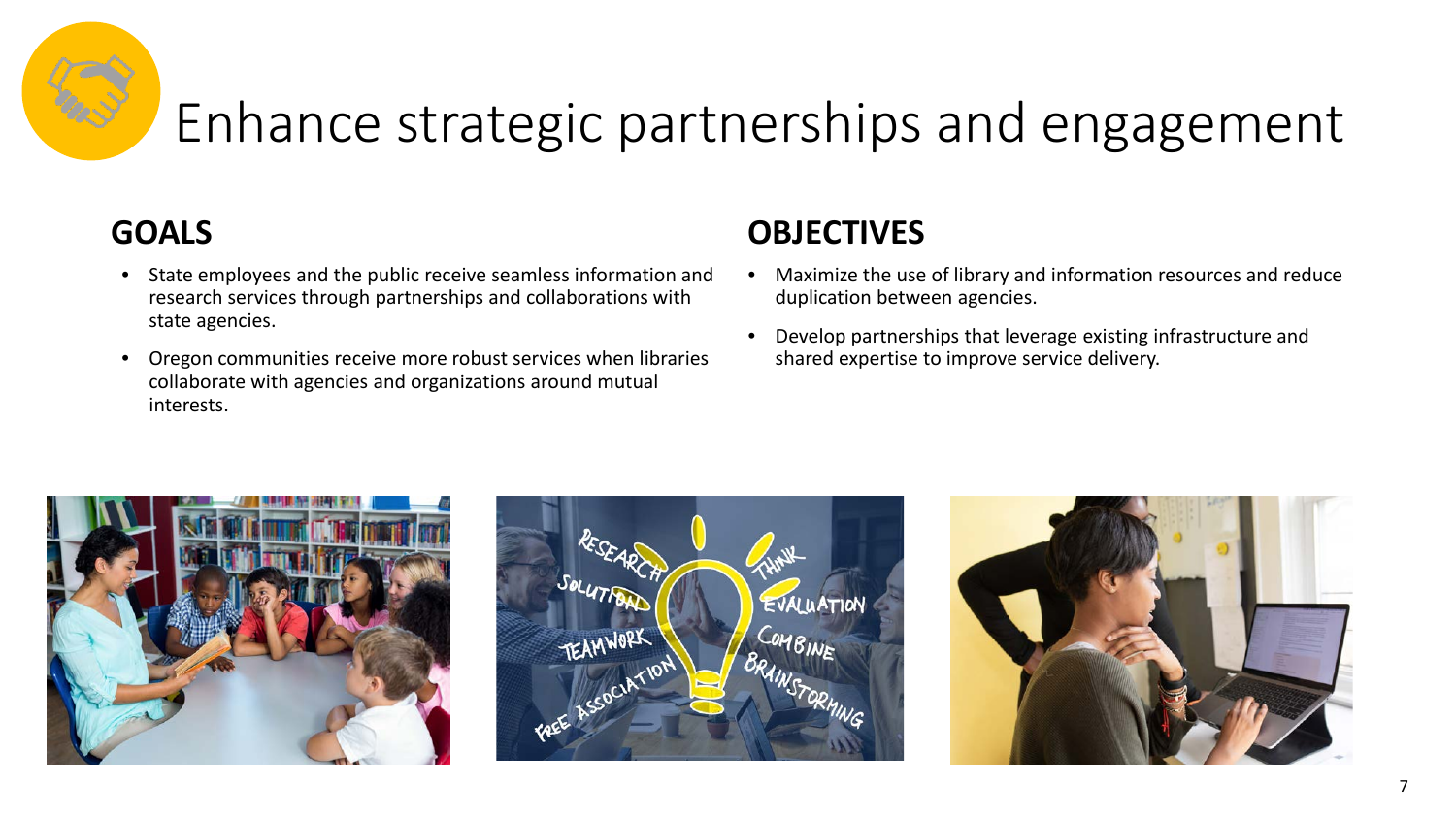

#### **Priority Initiative 2020 – 21**

**Work with state and regional workforce development agencies and organizations to identify collaborative opportunities with local libraries.** 

- Expand opportunities for state employees' professional development by partnering with state agencies to provide interagency training and awareness activities.
- **Provide seamless service and referrals to users by developing strategies within the State Library and with partner organizations.**
- **Strengthen the state's early learning infrastructure by building connections among Oregon libraries, early learning hubs, and other local in Strengthen to the local** organizations.
- Develop and grow a Northwest heritage network that provides a robust system for access and long-term management of local digital collections in partnership with the Washington State Library and Oregon Heritage Commission.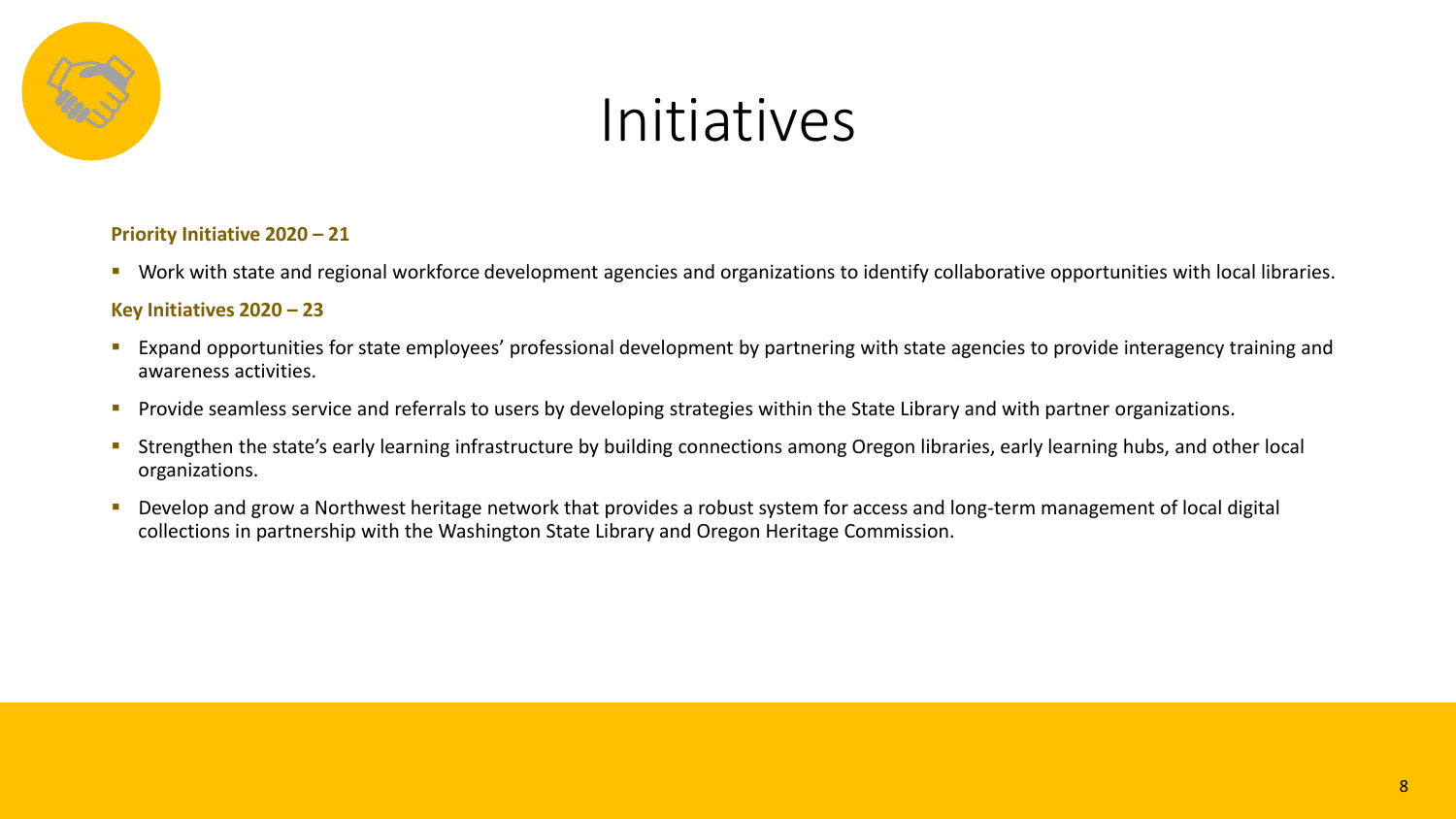

# Generate awareness of and support for Oregon libraries

### **GOALS**

- Stakeholders understand and appreciate the impact of State Library programs and services on individuals and communities.
- Oregonians understand and appreciate the value and impact libraries throughout Oregon have on individuals and communities.

- Increase awareness of and engagement with the State Library.
- Make data and tools available to library staff across Oregon to effectively communicate the positive impact of libraries on community well-being.

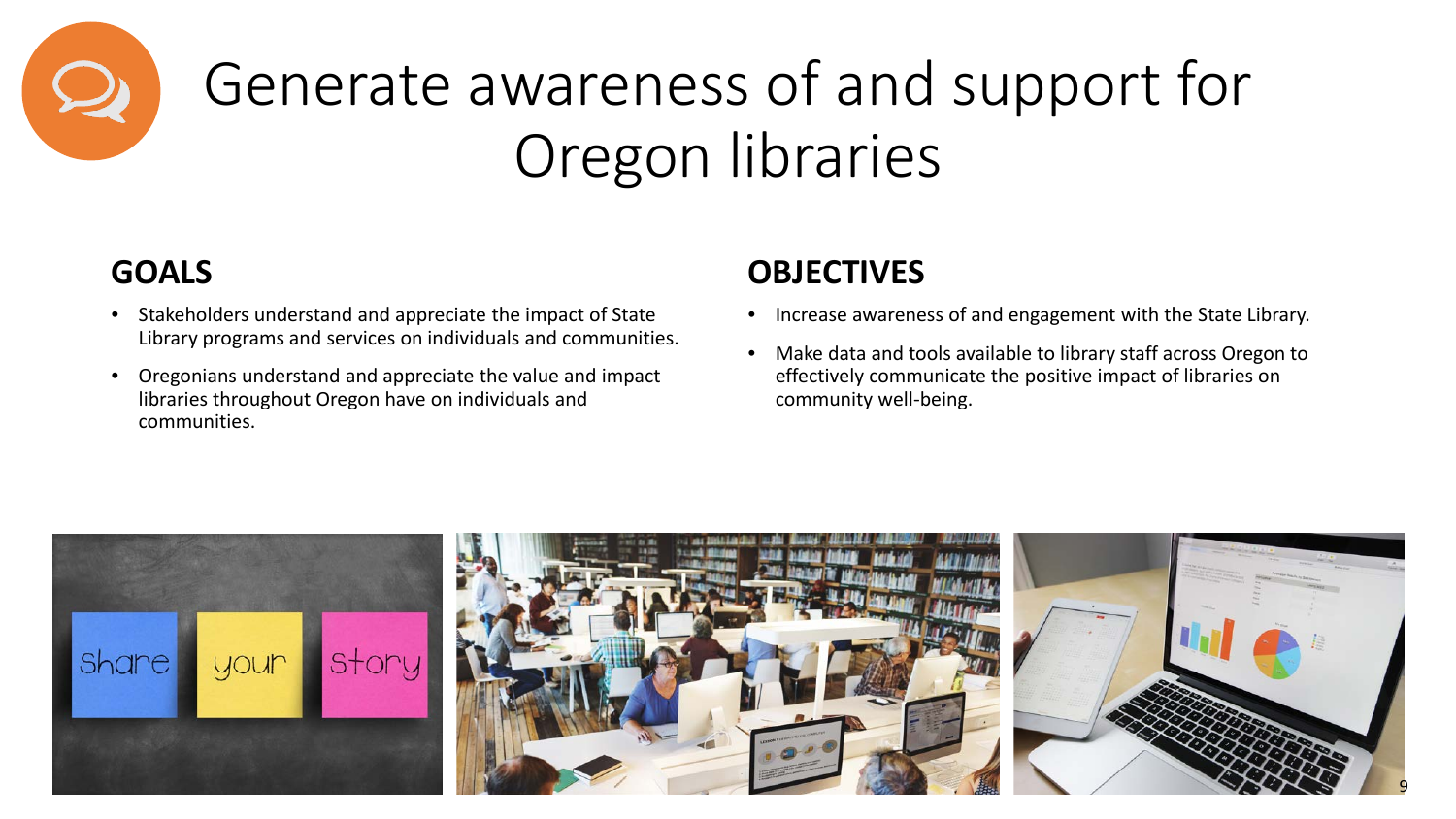

- **Demonstrate the value of the State Library through the development and implementation of a communications plan that includes outreach,** awareness campaigns, and consistent messaging.
- **Promote State Library services among all user groups through the delivery of outreach programs and events.**
- **Create tools that assist Oregon library staff in making data-driven decisions by collecting, synthesizing, and analyzing relevant data sets.**
- **Empower libraries across Oregon to demonstrate their current and future value through the use of data and stories.**
- Align data dissemination and access efforts with state open data initiatives.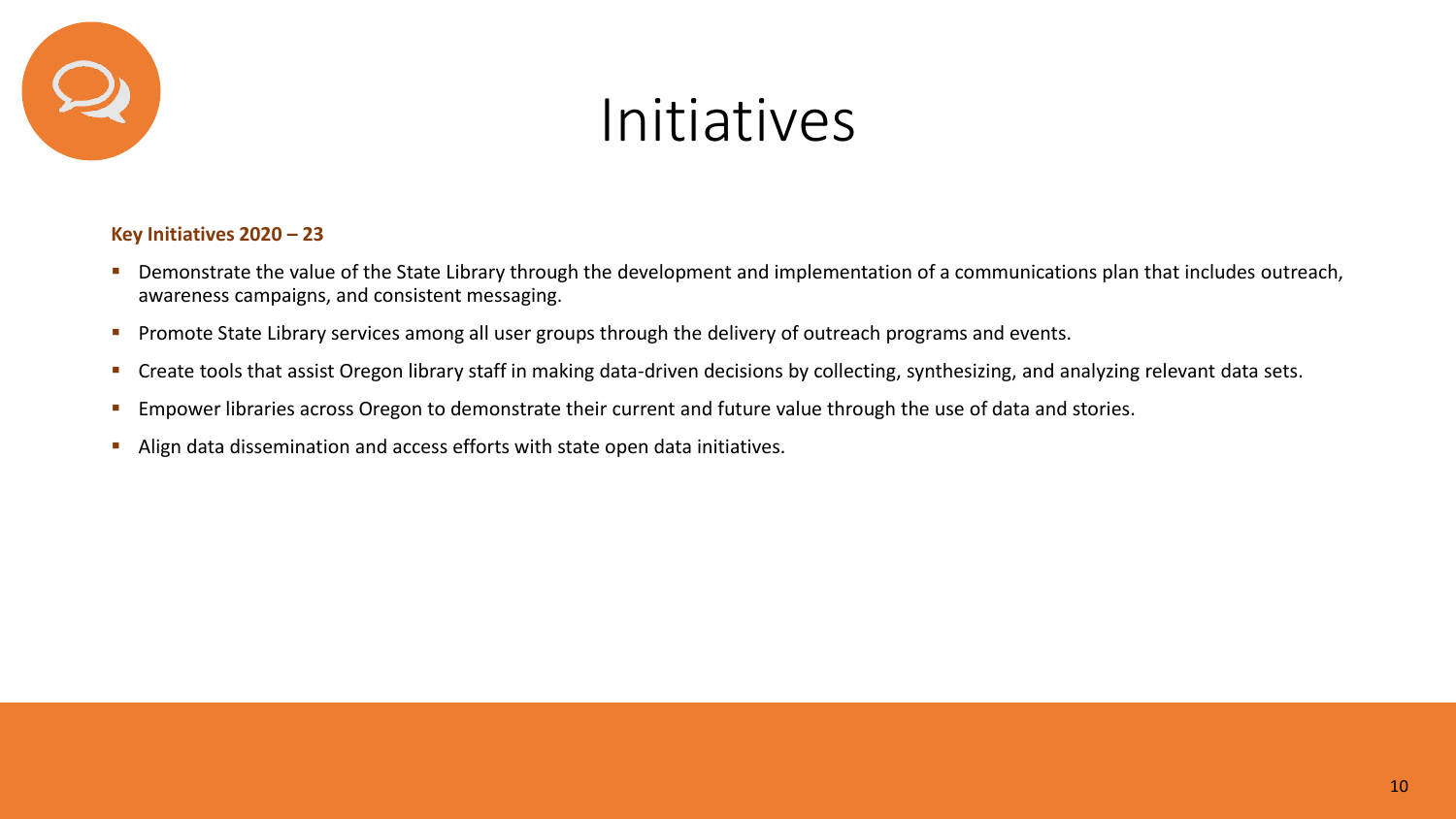# Build agency infrastructure and capacity

### **GOALS**

- Staff are empowered to deliver quality services and programs through updated technology tools and professional development opportunities.
- Staff integrate anti-racism, equity, diversity, and inclusion principles into daily work, decision-making, and programs and services.

- Modernize critical library systems to increase reliability, effectiveness, and sustainability into the future.
- Enhance staff knowledge and skills to ensure successful strategic plan implementation and personal development.
- Increase employee anti-racism, equity, diversity, and inclusion competencies.
- Increase access to State Library services for populations that are being, or have historically been, underserved or marginalized.



| LEARNING          |            |
|-------------------|------------|
| KNOWLEDGE         | EXPERIENCE |
| COMPETENCE SKILLS | ABILITY    |
| <b>TRAINING</b>   | GROWTH     |
|                   |            |